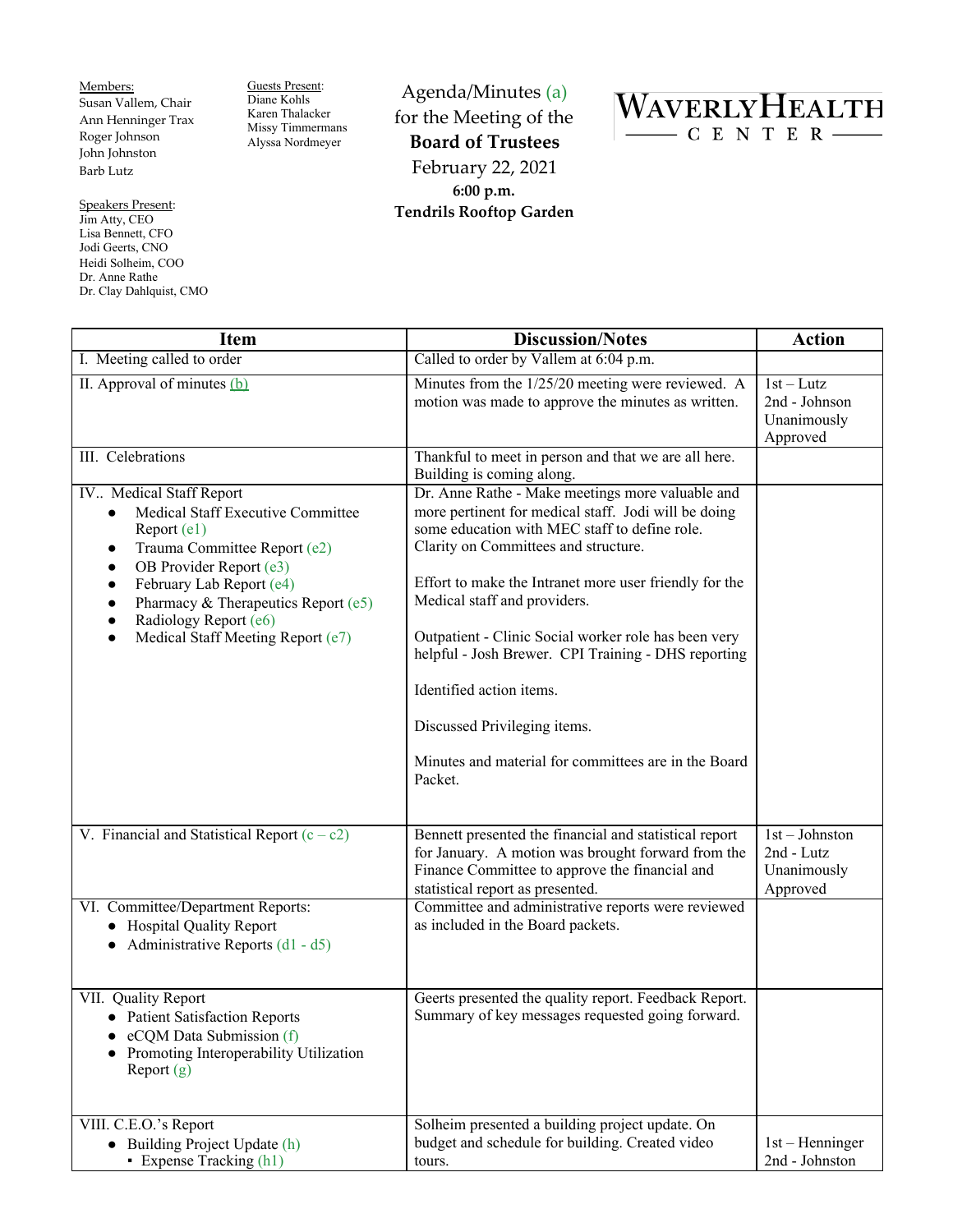| A motion was made to accept adjustments to                                                                                                                  | Unanimously                                                   |
|-------------------------------------------------------------------------------------------------------------------------------------------------------------|---------------------------------------------------------------|
| roof replacement.                                                                                                                                           | Approved                                                      |
| Dr Dahlquist -. Medical Directorship Program<br>improving communication - great accomplishment -<br>breaking down silos. Summary for next board<br>meeting. |                                                               |
| Atty presented a legislative update. Topics included:<br>EMS Bill - Tort Reform - Telehealth                                                                |                                                               |
| No Physician Recruitment Update                                                                                                                             |                                                               |
|                                                                                                                                                             |                                                               |
|                                                                                                                                                             |                                                               |
| Reviewed forms in packet.                                                                                                                                   |                                                               |
|                                                                                                                                                             | $1st-Lutz$<br>2nd - Johnston<br>Unanimously<br>Approved       |
|                                                                                                                                                             |                                                               |
|                                                                                                                                                             |                                                               |
| Reviewed form in packet.                                                                                                                                    | $1st - Johnson$<br>2nd - Henninger<br>Unanimously<br>Approved |
| New committee structure coming which will impact                                                                                                            |                                                               |
| policy review coming to the Board on a regular basis.                                                                                                       |                                                               |
|                                                                                                                                                             | building project as outlined for the West building            |